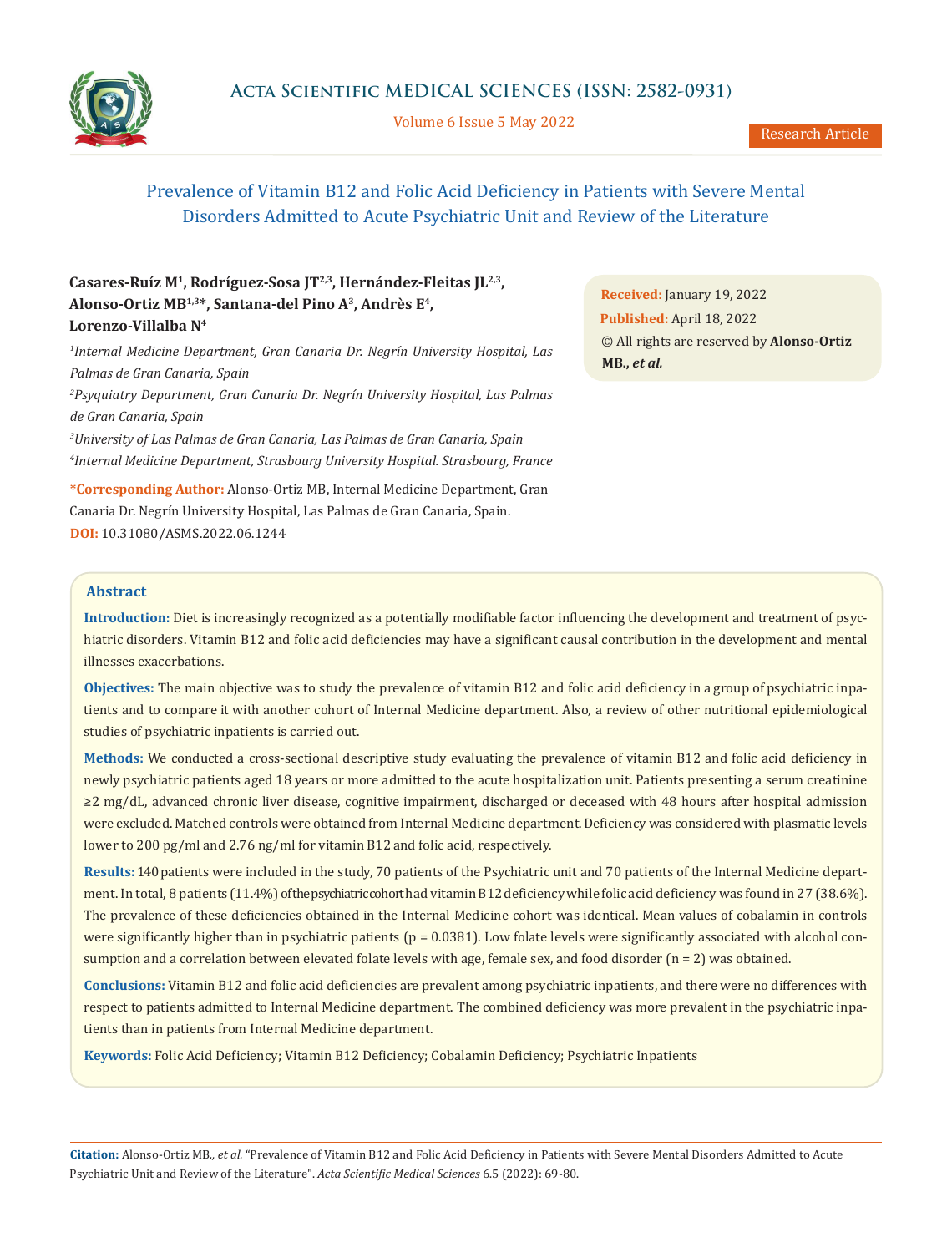#### **Abbreviations**

FA: Folic Acid; MCV: Mean Corpuscular Volume; BMI: Body Mass Index; Antipsych: Antipsychotics; Anticonv: Anticonvulsants; SSRIs: Selective Serotonin Reuptake Inhibitors; BZD: Benzodiazepines; PPI: Proton Pump Inhibitors; MTZ: Mirtazapine; TZD: Trazodone; APK: Antiparkinsonian Drugs; NSAID: Nonsteroidal Anti-inflammatory drugs; Sch: Schizophrenia; Dep: Depression; NS: Non-stadistical Significance

#### **Introduction**

Diet is increasingly recognized as a potentially modifiable factor influencing the development and treatment of psychiatric disorders [1]. The deficiency of certain micronutrients with fundamental roles in the central nervous system metabolism, such as vitamin B12 and folic acid, may favor the onset and exacerbation of certain psychiatric disorders.

Vitamin B12 and folic acid are two essential water-soluble vitamins. Daily requirements are 2 µg and it is estimated reserves are sufficient to 3-4 years  $[5]$ . Folic acid is mainly acquired from diet: fruits, green leafy vegetables, legumes, and liver [2-4]. Minimum daily requirements are of 50-100 µg, and the deficit takes about 4 months to develop [5].

Both vitamins' metabolism is closely related, as they are essential in various metabolic pathways that take place in the central nervous system. Among other functions, they are necessary for purine and pyrimidine nucleotides synthesis and facilitate production of S- adenosyl methionine (SAM), a cosubstrate involved in methyl group transfers by promoting the conversion from homocysteine to methionine  $[6-8]$ . This metabolite is necessary to produce phosphatidylcholine and sphingomyelin, basic components of neuronal myelin sheaths [9].

Despite being proved the relationship between these vitamin deficiencies and neuropsychiatric symptoms, serum vitamin B12 and folic acid request is not yet an entirely implemented practice among psychiatric patients, both at outpatient level as in acute patients' units. Besides, there are not enough conclusions in actual literature about the kind of risk populations that may benefit from screening, the type of examination to be requested, how to cope with the treatment and the actual utility of vitamin replacement in the reversion of affective, cognitive, or psychotic symptoms [7].

Psychiatric patients often present poor nutrition, reduced self-care, frequent and long hospitalizations, high alcohol consumption rates, polymedication, and much of them show unstable and fragile economic status, social and family situation. All these factors contribute to consider them as a vulnerable population group most likely to suffer from malnutrition and specific nutrient deficiencies such as vitamin B12 and folic acid, especially those whose mental illnesses developed at early ages and that follow a chronic course.

Deficient dietary intake and malabsorption constitute the most common causes of cobalamin deficiency. Therefore, strict vegetarians and infants born to vitamin B12-deficient mothers are considered as high-risk groups. Malabsorption is more frequently observed in the elderly, mainly due to atrophic gastritis [10], being pernicious anemia an autoimmune disorder that produces an absolute loss of intrinsic factor [11] one of its most well-known causes. Other causes of malabsorption include ileal resection and gastrectomy, chronic pancreatitis, as well as the long-term use of some drugs [2,10,12,13].

Similarly, a poor diet, certain malabsorptive syndromes common to cobalamin deficiency and chronic diarrhea can produce folic acid deficiency,there are other situations that increase risk such as breastfeeding, pregnancy, alcoholism and the intake of certain drugs which interfere with the metabolism [2,10,13].

Hematological and neuropsychiatric alterations are the most frequent clinical manifestations related to cobalamin deficiency [14]. Nevertheless, these are often absent, since it expresses sub-clinical in most patients, and although low vitamin B12 prevalence is common, only 5-10% of patients show symptoms.

Signs and symptoms of both vitamin deficiencies are quite similar, being the main difference, the absence of neurological manifestations related to low folic acid levels. These include weakness, diarrhea, mouth ulcers, hair graying, glossitis, headache, irritability, and memory loss, among others. Within hematological alterations, megaloblastic anemia is the most persistent one, being common to both vitamin deficiencies [11,14,15].

Finally, it is worth noting the psychiatric manifestations caused by both deficiencies, being in some cases the first and only clinical signs. Mild cognitive impairment, dementia, mood changes (dep-

**Citation:** Alonso-Ortiz MB*., et al.* "Prevalence of Vitamin B12 and Folic Acid Deficiency in Patients with Severe Mental Disorders Admitted to Acute Psychiatric Unit and Review of the Literature". *Acta Scientific Medical Sciences* 6.5 (2022): 69-80.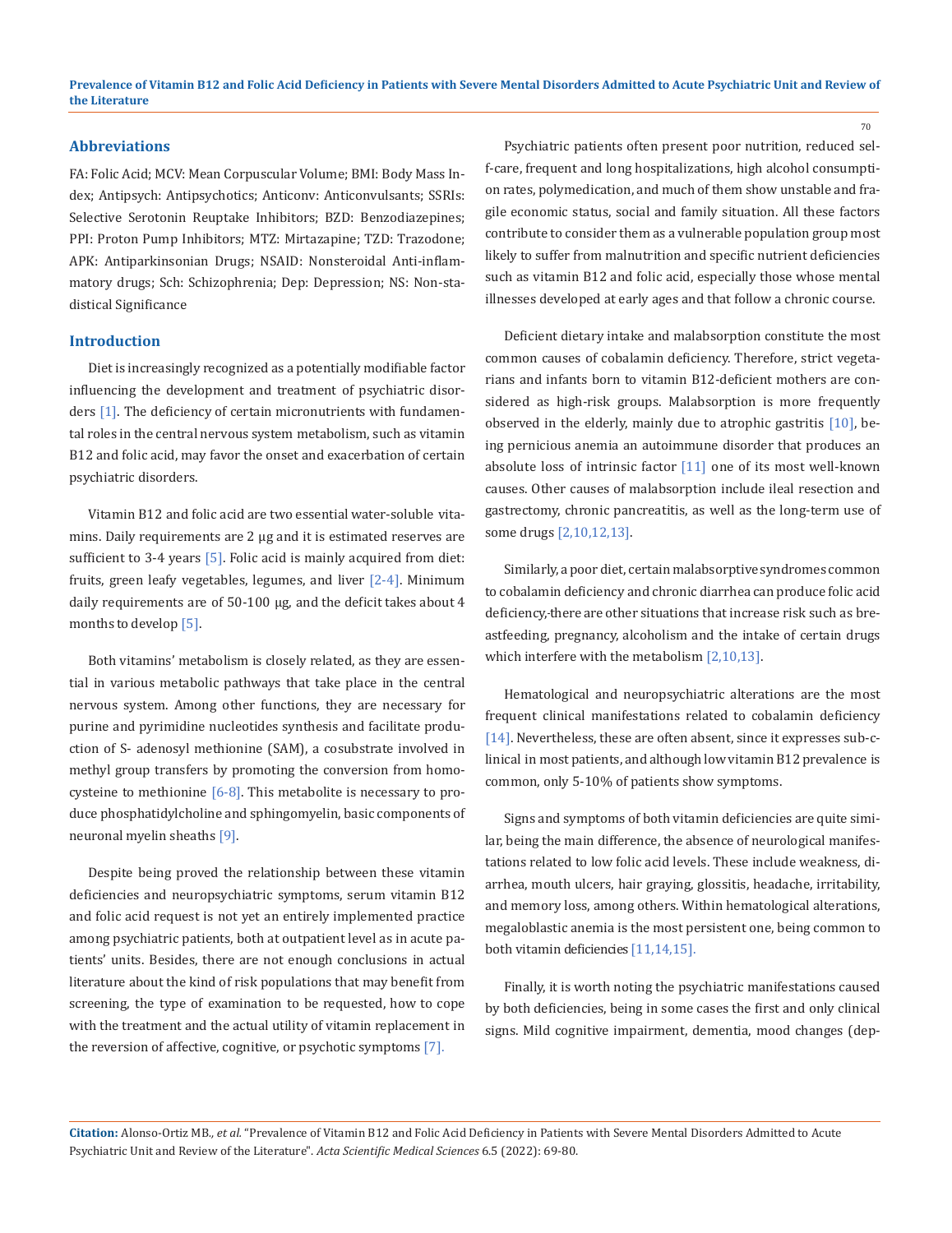ression, agitation, mania), psychotic symptoms (auditory and visual hallucinations, suspicion, persecutory delusions, incoherent speech, and disorganized thought process), delirium and other disorders have been found. The incidence of these symptoms varies between 4 and 50% [3,7,9,15].

Both serum vitamin levels are often low in various psychiatric disorders, especially schizophrenia and depression. In addition, vitamin deficiency appears to be associated with poorer treatment response, longer and more severe episodes, and a more unfavorable clinical course [16,17]. Studies of folate and cobalamin supplementation in patients with these disorders have shown a significant recovery, both clinically and socially, suggesting the potential role of these vitamins in the treatment of these disorders and thus strengthening this association [18,19].

Few studies about both vitamin deficiencies prevalence in psychiatric patients have been done in our environment. Several epidemiological studies at global level have revealed significant deficiencies of vitamin B12 and folic acid in this kind of patients, in fact, the reported prevalence of a low serum cobalamin level among them varies between 5% and 30% and that of a low serum folate level does between 10 and 33% [8]. However, determining prevalence in these groups of individuals is a difficult task, as there is little agreement in the current literature about the magnitude of these deficits in control groups, such as inpatients from other hospitalization units, the general population, or the elderly [6].

The aim of this study was to determine the prevalence of vitamin B12 and folic acid in a group of hospitalized psychiatric patients in acute mental units and to analyze if their deficiencies are more prevalent in this group compared to patients admitted to Internal Medicine department without any psychiatric history. We also wanted to evaluate if the presence of a severe mental disorder predisposes to the deficiency of these vitamins.

#### **Methods**

We conducted a cross-sectional descriptive study evaluating the prevalence of vitamin B12 and folic acid deficiency in newly admitted psychiatric patients in the acute hospitalization unit of our hospital. All newly admitted patients with aged ≥18 years were consecutively included.

Patients presenting a serum creatinine ≥2 mg/dL, advanced chronic liver disease, cognitive impairment, discharged or deceased within 48 hours after hospital admission were excluded.

The control group was matched to avoid confusing factors (patients with psychiatric comorbidity, history of mental disorder and/or aged over 65 years were excluded).

Sociodemographic, clinical, anthropometric and laboratory variables including serum vitamin B12 and folic acid levels and the values of hemoglobin, hematocrit and mean corpuscular volume were collected in all patients upon admission the psychiatric unit. Specific surveys, scales or tests were used as needed. Thus, to evaluate social and family situation we used the Gijon's social and family evaluation scale, whereas nutritional status was assessed through the Mini Nutritional Assessment questionnaire (MNA).

All psychiatric diagnoses assigned to the patients were determined according to the ICD-10 classification of mental and behavioural disorders. The same variables were collected in the control group at the Internal Medicine department.

Normal vitamin B12 levels were considered between 200-931 pg/mL and folic acid between 2.7-20 ng/mL as established by the kit manufacturer of our laboratory.

Prior to the data collection, all patients received an informed consent to participate in the study. Only individuals who were able to understand and to provided information, and therefore their informed consent for inclusion therein were included. The sample was finally represented by 140 patients, 70 psychiatric patients and 70 controls.

The relationship between qualitative variables was analyzed using the Chi-squared test, whilst the relationship between qualitative and quantitative variables was analyzed using the T-student test or the Mann-Whitney U test. Subsequently, a bivariate analysis was made with the patients admitted to Internal Medicine department. A statistical level of significance was set whenever p≤0.05. All analyses were done by using the software package SPSS 25.00.

#### **Results**

#### **Descriptive analysis of the psychiatry**

Seventy patients were included, 34 men (48.6%) and 36 women (51.4%). Mean age was 47.3 ± 13.8 years. Sociodemographic characteristics and blood parameters are described in table 1.

**Citation:** Alonso-Ortiz MB*., et al.* "Prevalence of Vitamin B12 and Folic Acid Deficiency in Patients with Severe Mental Disorders Admitted to Acute Psychiatric Unit and Review of the Literature". *Acta Scientific Medical Sciences* 6.5 (2022): 69-80.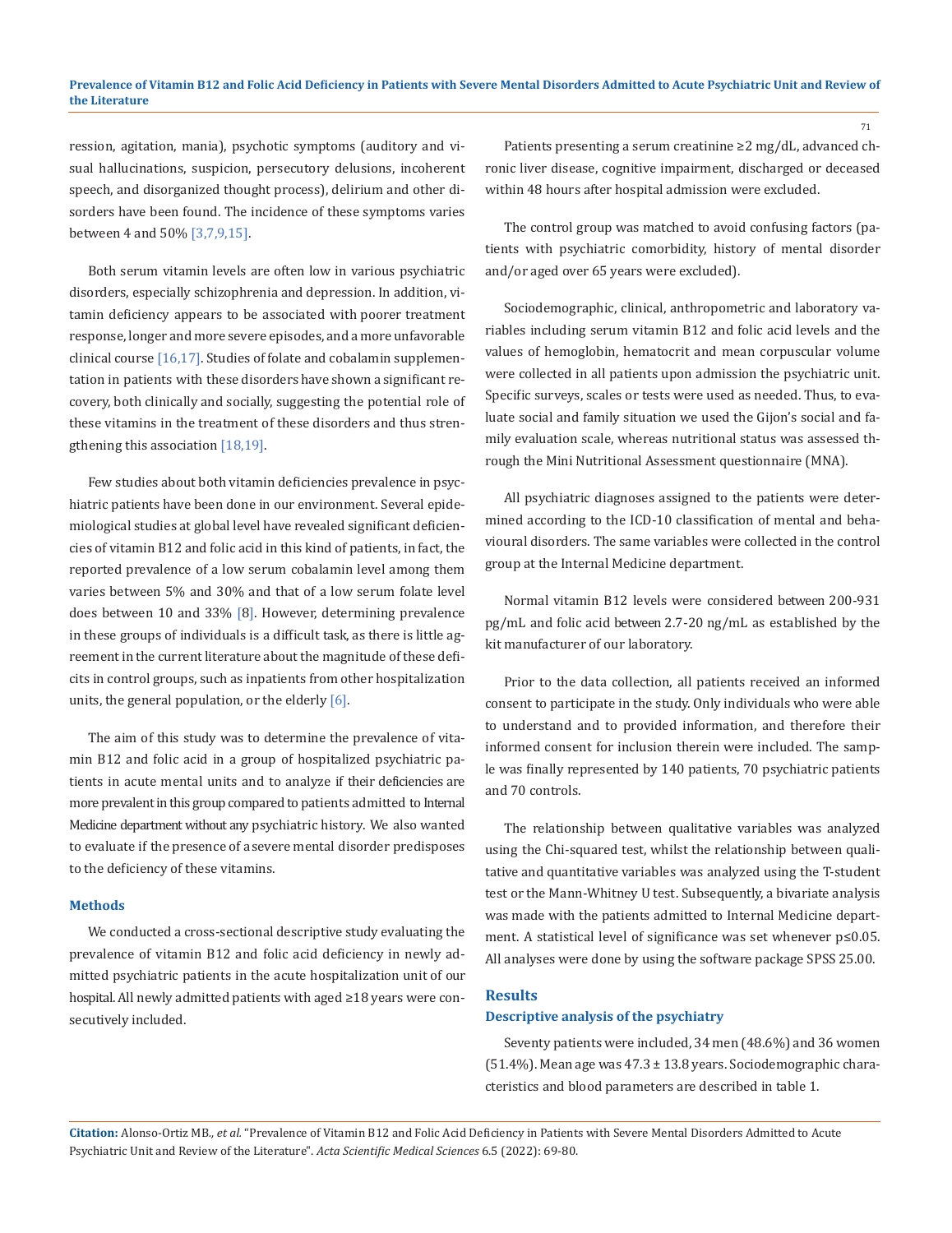| Total $(N = 70)$       |                   | <b>B12 deficiency FA deficiency</b><br>$(N = 8)$ | $(N = 27)$        |
|------------------------|-------------------|--------------------------------------------------|-------------------|
| Sex                    | N(%)              | N(% )                                            | N(%)              |
| Male                   | 34/70 (48.6%)     | $3/8$ (37.5%)                                    | 18/27 (66.7%)     |
| Female                 | 36/70 (51.4%)     | 5/8 (62.5%)                                      | 9/27 (33.3%)      |
| Age (years)            |                   |                                                  |                   |
| $Mean \pm SD$          | $47.3 \pm 13.8$   | $50.8 \pm 12.3$                                  | $44.2 \pm 14.5$   |
| Range                  | $23.0 - 76.0$     | $38.0 - 76.0$                                    | $23.0 - 76.0$     |
| Vitamin B12<br>(pg/mL) |                   |                                                  |                   |
| $Mean \pm SD$          | $386.9 \pm 205.2$ | $164.3 \pm 30.5$                                 | $306.7 \pm 198.9$ |
| Range                  | $111.0 - 1168.0$  | $111.0 - 194.0$                                  | 155.0 - 1168.0    |
| Folic acid (ng/<br>mL) |                   |                                                  |                   |
| $Mean \pm SD$          | $4.4 \pm 3.7$     | $2.8 \pm 1.0$                                    | $1.9 \pm 0.5$     |
| Range                  | $1.0 - 17.5$      | $1.0 - 4.4$                                      | $1.0 - 2.6$       |
| Hemoglobin (g/<br>dL   |                   |                                                  |                   |
| $Mean \pm SD$          | $13.5 \pm 1.6$    | $13.5 \pm 1.7$                                   | $13.7 \pm 1.7$    |
| Range                  | $8.9 - 18.7$      | $11.6 - 16.3$                                    | $8.9 - 17.0$      |
| Hematocrit (%)         |                   |                                                  |                   |
| $Mean \pm SD$          | $40.0 \pm 5.0$    | $39.5 \pm 4.9$                                   | $40.7 \pm 5.5$    |
| Range                  | $25.9 - 52.8$     | $34.4 - 47.8$                                    | $25.9 - 52.6$     |
| MCV (fL)               |                   |                                                  |                   |
| $Mean \pm SD$          | $90.5 \pm 5.5$    | $91.1 \pm 4.8$                                   | $90.4 \pm 6.3$    |
| Range                  | $66.3 - 101.0$    | $81.9 - 96.5$                                    | $66.3 - 98.4$     |

**Table 1:** Distribution in relation to total sample and vitamin deficiency groups.

Abbreviations: FA: Folic Acid. MCV: Mean Corpuscular Volume.

The vitamin B12 deficiency was found in 8 cases (11.4%) and folic acid deficiency in 27 cases (38.6%). Fifty-eight patients presented B12 serum levels between 200-850 pg/mL and 4 (5.7%) had higher levels of 850 pg/mL. In the group of patients with folic acid deficiency, 21 (77.8%) had levels above 1.5 ng/mL and 6 patients (22.2%) had lower levels. The combined prevalence of both vitamin deficits was found in 4 cases (5.7%). Differences in cobalamin levels between the group of patients with and without folic acid deficit were statistically significant ( $p = 0.0003$ ), being greater in the latter (Table 2).

|                                          |             | Vit. B12 levels   | <b>Folic acid levels</b> |
|------------------------------------------|-------------|-------------------|--------------------------|
| N(%)                                     |             | (pg/mL)           | (ng/mL)                  |
|                                          |             |                   |                          |
|                                          |             | Mean ± SD         | Mean ± SD                |
| Sex                                      |             |                   |                          |
| Male                                     | 34 (48.6%)  | $342.4 \pm 170.4$ | $3.6 \pm 3.0$            |
| Female                                   | 36 (51.4%)  | $429.0 \pm 227.7$ | $5.1 \pm 4.2$            |
| Age                                      |             |                   |                          |
| 20-39                                    | 19 (27.1%)  | $355.9 \pm 114.9$ | $3.1 \pm 2.5$            |
| 40-59                                    | 37 (52.9%)  | $397.1 \pm 249.9$ | $4.3 \pm 3.6$            |
| $\geq 60$                                | 14 (20.0%)  | $401.9 \pm 173.8$ | $6.3 \pm 4.6$            |
| Educational<br>Attainment                |             |                   |                          |
| Without<br>studies                       | $2(2.9\%)$  | $285.5 \pm 152.0$ | $1.6 \pm 0.8$            |
| Primary<br>studies                       | 27 (38.6%)  | $363.4 \pm 209.6$ | $3.9 \pm 2.5$            |
| Secondary<br>studies                     | 30 (42.9%)  | $408.8 \pm 196.4$ | $4.8 \pm 4.5$            |
| University<br>studies                    | 11 (15.7%)  | $403.3 \pm 238.1$ | $5.0 \pm 3.9$            |
| Employment<br>Status                     |             |                   |                          |
| Employed                                 | 8 (11.4%)   | $333.6 \pm 138.3$ | $3.3 \pm 1.3$            |
| Unemployed                               | 35 (50.0%)  | $399.1 \pm 202.6$ | $4.5 \pm 4.0$            |
| Pensioner<br>Retiree                     | 20 (28.6%)  | $367.7 \pm 214.1$ | $4.2 \pm 3.2$            |
| Incapacitated                            | $7(10.0\%)$ | $441.4 \pm 273.4$ | $5.7 \pm 5.3$            |
| Previous<br>hospitalization<br>admission |             |                   |                          |
| No                                       | 22 (31.4%)  | $365.2 \pm 243.5$ | $4.0 \pm 3.5$            |
| Yes $($ 3)                               | 10 (14.3%)  | $418.5 \pm 207.6$ | $6.1 \pm 5.5$            |
| Yes $( \geq 3)$                          | 38 (54.3%)  | $391.2 \pm 183.8$ | $4.1 \pm 3.2$            |
| Nutritional<br>status*                   |             |                   |                          |
| Normal                                   | 19 (27.1%)  | $343.1 \pm 151.3$ | $4.0 \pm 3.1$            |
| Risk of<br>malnutrition                  | 39 (55.7%)  | $414.0 \pm 231.4$ | $4.1 \pm 3.6$            |
| Malnourished                             | 12 (17.1%)  | $368.2 \pm 187.7$ | $5.9 \pm 4.7$            |
| BMI $(Kg/m2)$                            |             |                   |                          |

72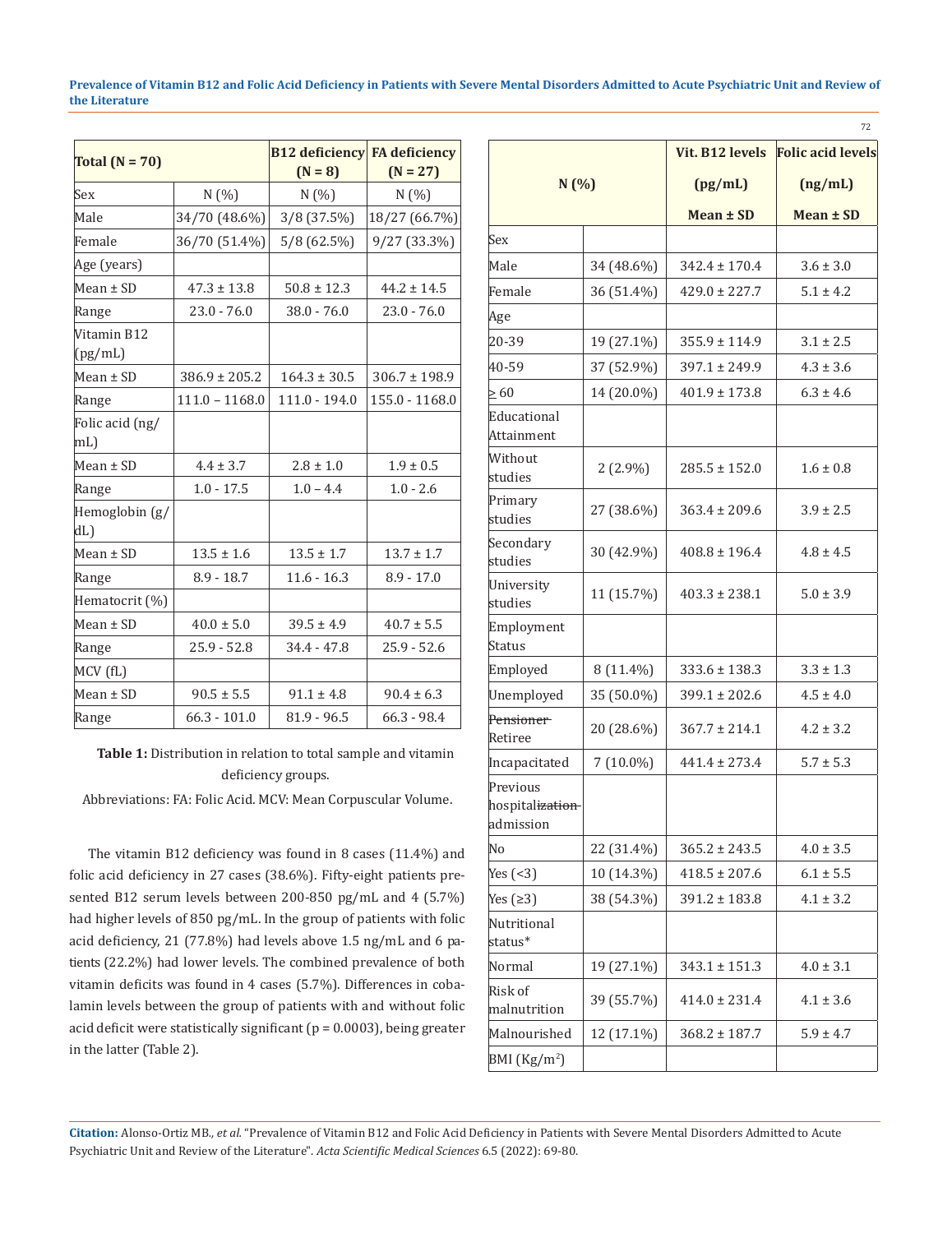| 8 (11.4%)  | $458.6 \pm 269.3$ | $8.3 \pm 6.5$ |
|------------|-------------------|---------------|
| 34 (48.6%) | $373.8 \pm 200.0$ | $4.0 \pm 3.5$ |
| 16 (22.9%) | $380.2 \pm 190.9$ | $3.4 \pm 1.5$ |
| 12 (17.1%) | $385.0 \pm 209.4$ | $4.2 \pm 2.2$ |
|            |                   |               |
| 62 (88.6%) | $415.6 \pm 200.4$ | $4.6 \pm 3.9$ |
| 8 (11.4%)  | $164.2 \pm 30.5$  | $2.8 \pm 1.0$ |
|            |                   |               |
| 43 (61.4%) | $437.2 \pm 194.7$ | $5.9 \pm 4.0$ |
| 27 (38.6%) | $306.7 \pm 198.9$ | $1.9 \pm 0.5$ |
|            |                   |               |

**Table 2:** Vitamin B12, folic acid levels and sociodemographic/ clinical variables in the psychiatric cohort.

#### Abbreviations: BMI: Body mass index. \*Evaluated with Mini Nutritional Assessment questionnaire.

The average cobalamin level in the sample was 386.9±205.2 pg/mL, and folic acid was 4.4±3.7 ng/mL (Table 3). Anemia was detected in 15 patients (21.4%), 11 men and 4 women. Anemia was normocytic in 13 patients, microcytic in 2, and macrocytosis; lack of anaemia was found in 2 cases. In the groups of patients with low levels of cobalamin and folate, anemia was observed in 1 out of 4 subjects.

The most frequent comorbid conditions were dyslipidemia (25.7%), arterial hypertension (21.4%), diabetes mellitus (12.9%) and infectious diseases (12.9%). Besides, two patients had a history of chronic gastritis and 1 coeliac disease. Twenty-eight patients (40%) were active smokers, 21 were former smokers and 21 had never smoked. Most subjects (41.4%) had never consumed alcohol, 28.6% were former drinkers and 30% were active drinkers.

Alcohol consumption was associated with a decrease in serum folic acid levels ( $p = 0.0493$ ). In addition, 25 of the 70 patients (35.7%) were regular users of other drugs, being cannabis and cocaine the most frequent ones. More than half of the patients (55.7%) were at risk of malnutrition and 17.1% were malnourished (according to the MNA form), and only 27.1% had a normal nutritional status. In addition, 48.6% of patients had a normal weight and the rest were either overweight or obese. The mean BMI was within the normal weight range (24.5  $\pm$  5.5). No significant association was found between nutritional variable and vitamin levels (Table 2).

According to the Gijon's social and family evaluation scale, 47.1% were considered at social risk and 25.7% presented any social problem. The most frequently situations were low or no income, poor family support and loneliness. However, the social and family status was not significantly associated with vitamin levels. In our study the most frequently drugs used were antipsychotics (62.9%), benzodiazepines (57.1%), followed by anticonvulsants (31.4%), selective serotonin reuptake inhibitors, SSRIs (24.3%) and proton-pump inhibitors, PPIs (18.6%). No significant differences were observed in the bivariate analyses between patients with and without vitamin deficiencies (Table 3 and 4).

The most common psychiatric disorders were bipolar disorder in 17 patients (24.3%), schizophrenia in 13 patients (18.6%), and

| <b>Drugs</b> | <b>Total</b><br>$(N = 70)$ | $\frac{0}{0}$ | No B12 deficit<br>$(N = 62)$ | $\%$ | <b>B12</b> deficit<br>$(N = 8)$ | $\%$     |
|--------------|----------------------------|---------------|------------------------------|------|---------------------------------|----------|
| Antipsych.   | 44                         | 62.9          | 39                           | 62.9 | 5                               | 62.5     |
| Anticonv.    | 22                         | 31.4          | 21                           | 33.9 |                                 | 12.5     |
| <b>SSRI</b>  | 17                         | 24.3          | 16                           | 25.8 |                                 | 12.5     |
| <b>BZD</b>   | 40                         | 57.1          | 37                           | 59.7 | 3                               | 37.5     |
| PPI          | 13                         | 18.6          | 13                           | 21   | $\mathbf{0}$                    | $\Omega$ |
| MTZ/TZD      | 12                         | 17.1          | 11                           | 17.7 |                                 | 12.5     |
| <b>APK</b>   | 9                          | 12.9          | 8                            | 12.9 |                                 | 12.5     |
| <b>NSAID</b> | a                          | 12.9          | 9                            | 14.5 | 0                               | $\Omega$ |

**Table 3:** Medication prior to admission and its distribution in patients with and without vitamin B12 deficiency.

**Citation:** Alonso-Ortiz MB*., et al.* "Prevalence of Vitamin B12 and Folic Acid Deficiency in Patients with Severe Mental Disorders Admitted to Acute Psychiatric Unit and Review of the Literature". *Acta Scientific Medical Sciences* 6.5 (2022): 69-80.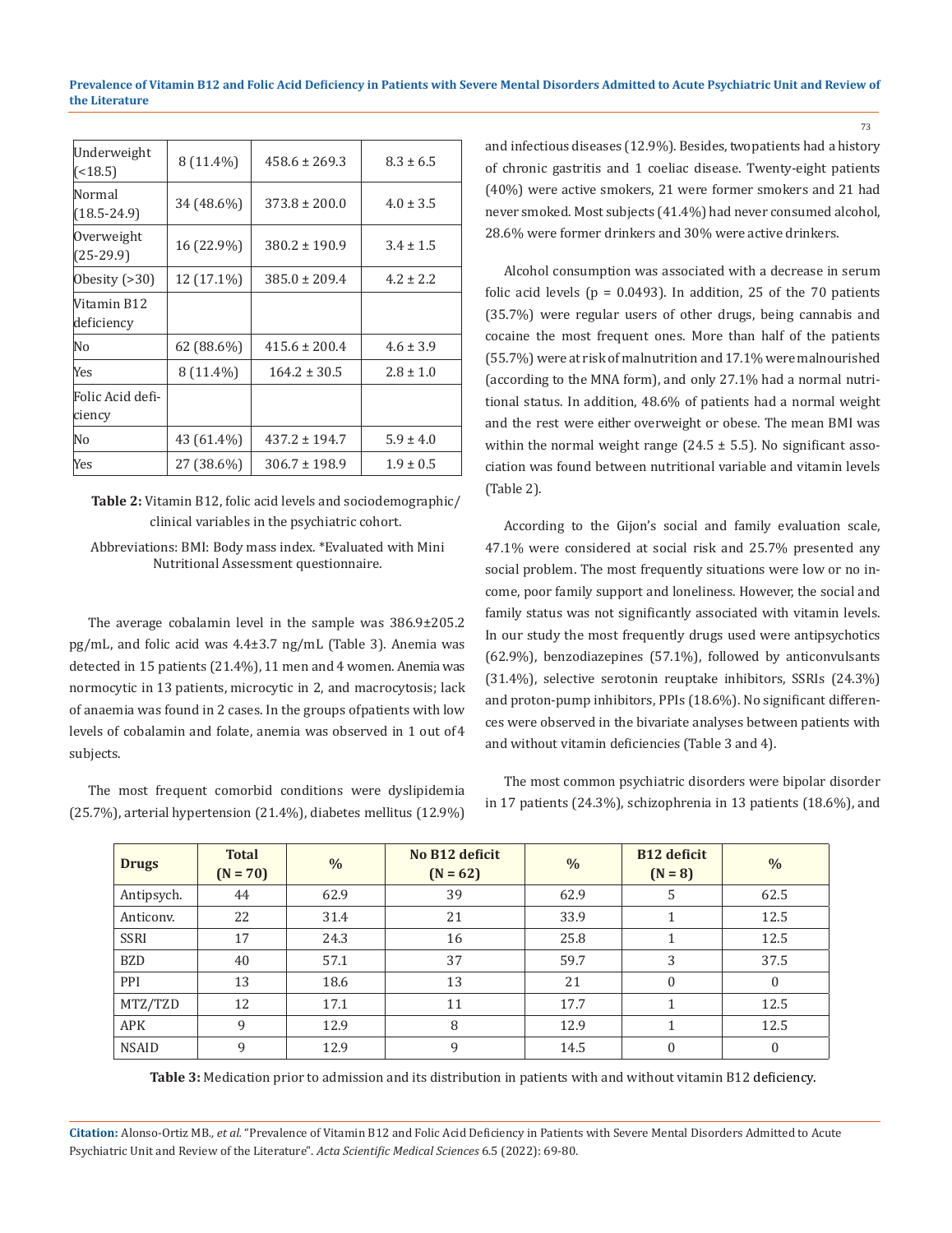| <b>Drugs</b> | <b>Total</b><br>$(N = 70)$ | $\frac{0}{0}$ | <b>No FA deficit</b><br>$(N = 43)$ | $\frac{0}{0}$ | <b>FA</b> deficit<br>$(N = 27)$ | $\frac{0}{0}$ |
|--------------|----------------------------|---------------|------------------------------------|---------------|---------------------------------|---------------|
| Antipsych.   | 44                         | 62.9          | 29                                 | 67.4          | 15                              | 55.6          |
| Anticonv.    | 22                         | 31.4          | 16                                 | 37.2          | 6                               | 22.2          |
| <b>SSRI</b>  | 17                         | 24.3          | 12                                 | 27.9          | 5                               | 18.5          |
| <b>BZD</b>   | 40                         | 57.1          | 26                                 | 60.5          | 14                              | 51.9          |
| PPI          | 13                         | 18.6          | 7                                  | 16.3          | 6                               | 22.2          |
| MTZ/TZD      | 12                         | 17.1          | 9                                  | 20.9          | 3                               | 11.1          |
| <b>APK</b>   | 9                          | 12.9          | 6                                  | 14            | 3                               | 11.1          |
| <b>NSAID</b> | 9                          | 12.9          | 6                                  | 14            | 3                               | 11.1          |

**Table 4:** Medication prior to admission and its distribution in patients with and without folic acid deficiency. **Abbreviations:** FA: Folic Acid. Antipsych: Antipsychotics. Anticonv: Anticonvulsants. SSRIs: Selective Serotonin Reuptake Inhibitors. BZD: Benzodiazepines. PPI: Proton Pump Inhibitors. MTZ: Mirtazapine. TZD: Trazodone. APK: Antiparkinsonian Drugs. NSAID: Nonsteroidal anti-inflammatory Drugs.

12 patients (17.1%) were classified as an unspecified psychotic episode. In the group of patients with low cobalamin levels, the predominant disorders were schizophrenia and delusional disorder (25% in each case), while in patients with low folic acid levels, the bipolar disorder (25.9%) was the most frequent. 57.1% of patients had a family psychiatric history. Folic acid levels in patients with food disorder (2/70) were significantly higher than those without this diagnosis  $(16.1 \pm 2.0 \text{ versus } 4.0 \pm 3.1 \text{ ng/mL}, p = 0.0190)$ (Table 7). Twenty-two patients (31.4%) were admitted for the first time, while of the remaining 48, 38 (79.2%) had been admitted more than 3 times and 10 (20.8%) between 1 and 3 times. There was no significant association between vitamin levels and the number of previous admissions (Table 5).

#### **Comparative analysis**

Seventy patients admitted to the Internal Medicine department were studied. Forty one patients were males (58.6%) and 29 (41.4%), females. Mean age was  $51.4 \pm 10.1$  years, vs  $47.3 \pm 13.8$  in the psychiatric cohort (Table 6).

The most frequent causes of hospital admission were acute infections (32.9%), weight loss (11.4%), fever and anemia in 8.6% of cases, respectively.

The average serum cobalamin levels were significantly lower in psychiatric patients compared to the other group  $(386.9 \pm 205.2)$ 

| Psychiatric<br>disorder                                                                               | N(%)        | level (pg/mL)<br>$Mean \pm SD$ | Vitamin B12 Folic acid levels<br>(ng/mL)<br>Mean ± SD |  |  |  |
|-------------------------------------------------------------------------------------------------------|-------------|--------------------------------|-------------------------------------------------------|--|--|--|
| Bipolar disorder                                                                                      | 17 (24.3%)  | $410.6 \pm 192.3$              | $3.5 \pm 1.8$                                         |  |  |  |
| Schizophrenia                                                                                         | 13 (18.6%)  | $318.3 \pm 123.2$              | $3.4 \pm 1.3$                                         |  |  |  |
| Psychotic episode                                                                                     | 12 (17.1%)  | $375.1 \pm 275.0$              | $3.0 \pm 1.4$                                         |  |  |  |
| Depressive episode                                                                                    | $7(10.0\%)$ | $373.0 \pm 237.6$              | $4.8 \pm 5.2$                                         |  |  |  |
| Manic episode                                                                                         | $6(8.6\%)$  | $465.0 \pm 202.5$              | $6.5 \pm 4.7$                                         |  |  |  |
| Delusional disorder                                                                                   | $6(8.6\%)$  | $352.3 \pm 251.7$              | $4.3 \pm 2.9$                                         |  |  |  |
| Substance use<br>disorder                                                                             | $1(1.4\%)$  | 223.0                          | 3.0                                                   |  |  |  |
| Schizoaffective<br>disorder                                                                           | $4(5.7\%)$  | $316.8 \pm 109.3$              | $2.6 \pm 1.1$                                         |  |  |  |
| Food disorder                                                                                         |             |                                |                                                       |  |  |  |
| Yes                                                                                                   | $2(2.9\%)$  | $631.5 \pm 345.8$              | $16.1 \pm 2.0*$                                       |  |  |  |
| No                                                                                                    | 68 (97.1%)  | $379.7 \pm 199.3$              | $4.0 \pm 3.1^{*}$                                     |  |  |  |
| Major depressive<br>disorder                                                                          | $2(2.9\%)$  | $465.0 \pm 52.3$               | $11.0 \pm 8.3$                                        |  |  |  |
| Anxiety disorder                                                                                      | $1(1.4\%)$  | 489.0                          | 4.0                                                   |  |  |  |
| *Comparison of folic acid levels between patients with and with-<br>out food disorder. $p = 0.0190$ . |             |                                |                                                       |  |  |  |

**Table 5:** Mean serum levels of vitamin B12 and folic acid with respect to psychiatric disorders.

**Citation:** Alonso-Ortiz MB*., et al.* "Prevalence of Vitamin B12 and Folic Acid Deficiency in Patients with Severe Mental Disorders Admitted to Acute Psychiatric Unit and Review of the Literature". *Acta Scientific Medical Sciences* 6.5 (2022): 69-80.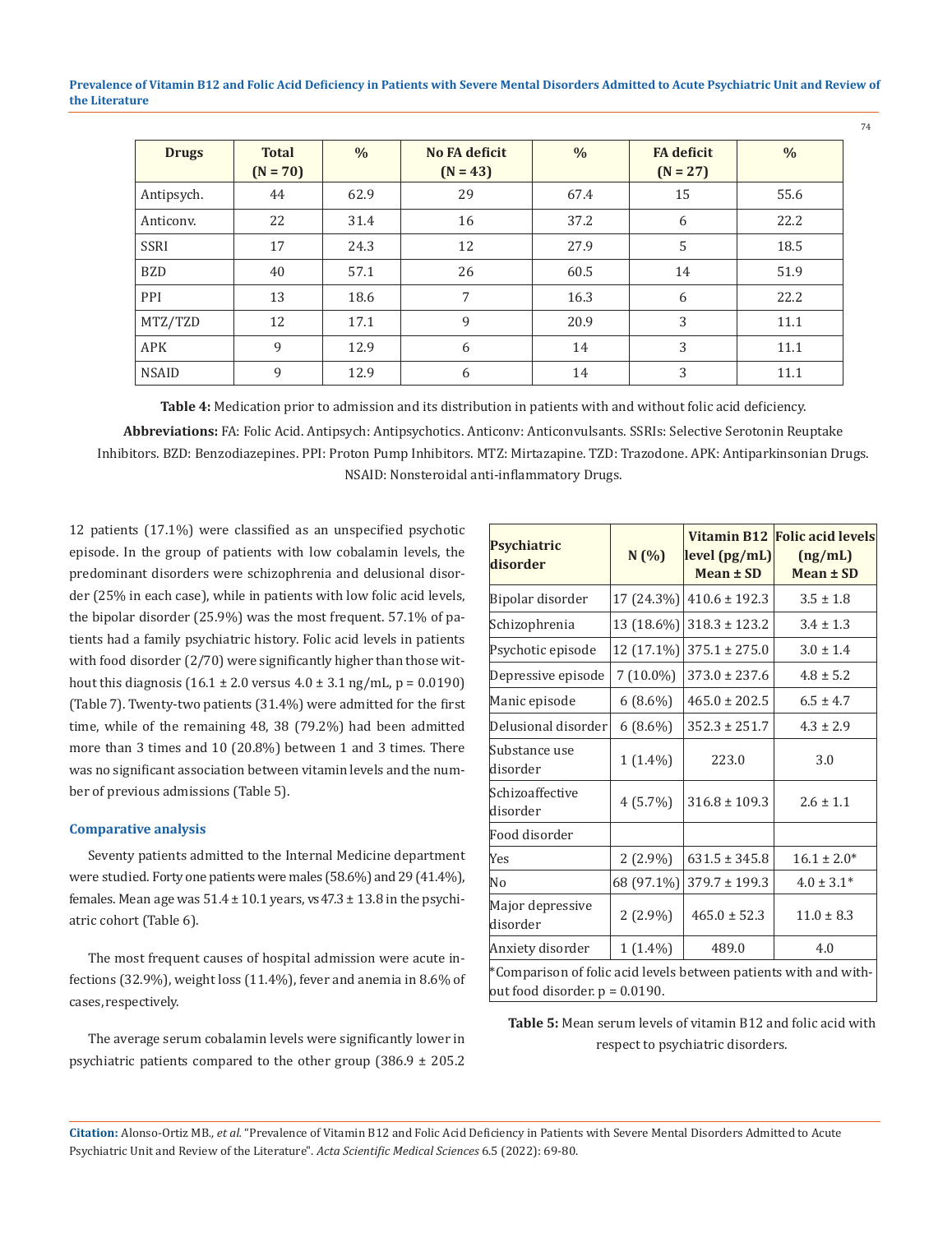| <b>Psychiatric group</b> |                   | <b>Internal Medicine group</b> | <b>Comparison</b>               |
|--------------------------|-------------------|--------------------------------|---------------------------------|
| $(N = 70)$               |                   | $(N = 70)$                     |                                 |
| Sex                      |                   |                                |                                 |
| Male                     | 34/70 (48.6%)     | 41/70 (58.6%)                  | $\chi^2$ = 1.03, df = 1, P = NS |
| Female                   | 36/70 (51.4%)     | 29/70 (41.4%)                  |                                 |
| Age (years)              |                   |                                |                                 |
| $Mean \pm SD$            | $47.3 \pm 13.8$   | $51.4 \pm 10.1$                | $t = 2.02$ , df = 127,          |
|                          |                   |                                | $P = 0.0460$                    |
| Range                    | $23.0 - 76.0$     | $20.0 - 64.0$                  |                                 |
| Vitamin B12 (pg/mL)      |                   |                                |                                 |
| $Mean \pm SD$            | $386.9 \pm 205.2$ | $596.8 \pm 515.4$              | $W = 2948.00$ , $P = 0.0381$    |
| Range                    | 111.0 - 1168.0    | $80.0 - 2001.0$                |                                 |
| Folic acid (ng/mL)       |                   |                                |                                 |
| $Mean \pm SD$            | $4.4 \pm 3.7$     | $4.5 \pm 3.5$                  | $W = 2354.50$ , P NS            |
| Range                    | $1.0 - 17.5$      | $0.8 - 17.5$                   |                                 |
| Hemoglobin (g/dL)        |                   |                                |                                 |
| $Mean \pm SD$            | $13.5 \pm 1.6$    | $11.3 \pm 2.1$                 | $t = -7.11$ , df = 129,         |
|                          |                   |                                | P < 0.0001                      |
| Range                    | $8.9 - 18.7$      | $6.5 - 14.8$                   |                                 |
| Hematocrit (%)           |                   |                                |                                 |
| $Mean \pm SD$            | $40.0 \pm 5.0$    | $33.9 \pm 6.4$                 | $t = -6.27$ , df = 130,         |
|                          |                   |                                | P < 0.0001                      |
| Range                    | $25.9 - 52.8$     | $18.8 - 47.6$                  |                                 |
| MCV (fL)                 |                   |                                |                                 |
| $Mean \pm SD$            | $90.5 \pm 5.5$    | $90.3 \pm 9.2$                 | $W = 2229.50, P = NS$           |
| Range                    | $66.3 - 101.0$    | $62.6 - 120.0$                 |                                 |
| B12 deficit              | 8/70 (11.4%)      | 8/70 (11.4%)                   | $\chi^2$ = 0.00, df = 1, P = NS |
| Folic acid deficit       | 27/70 (38.6%)     | 26/67* (38.8%)                 | $\chi^2$ = 0.00, df = 1, P = NS |

Table 6: Demographic characteristics and analytical parameters (N = 140). Abbreviations: MCV: Mean Corpuscular Volume. NS: Non Stadistical Significance. In 3 patients the serum folate levels were not determined (haemolyzed blood).

versus 596.8 ± 515.4 pg/mL, p = 0.0381). Serum folic acid levels were similar in both groups, with no significant differences  $(4.4 \pm$ 3.7 versus  $4.5 \pm 3.5$  ng/mL). In the control group, mean hemoglobin and hematocrit levels were found  $11.3 \pm 2.1$  g/dL and  $33.9 \pm 6.4\%$ , respectively), being significantly lower than the values obtained in psychiatric patients (p < 0.0001). In addition, 46 cases of anemia were reported, 6 of which were macrocytic. In both groups the same number of patients with cobalamin deficiency was observed

**Citation:** Alonso-Ortiz MB*., et al.* "Prevalence of Vitamin B12 and Folic Acid Deficiency in Patients with Severe Mental Disorders Admitted to Acute Psychiatric Unit and Review of the Literature". *Acta Scientific Medical Sciences* 6.5 (2022): 69-80.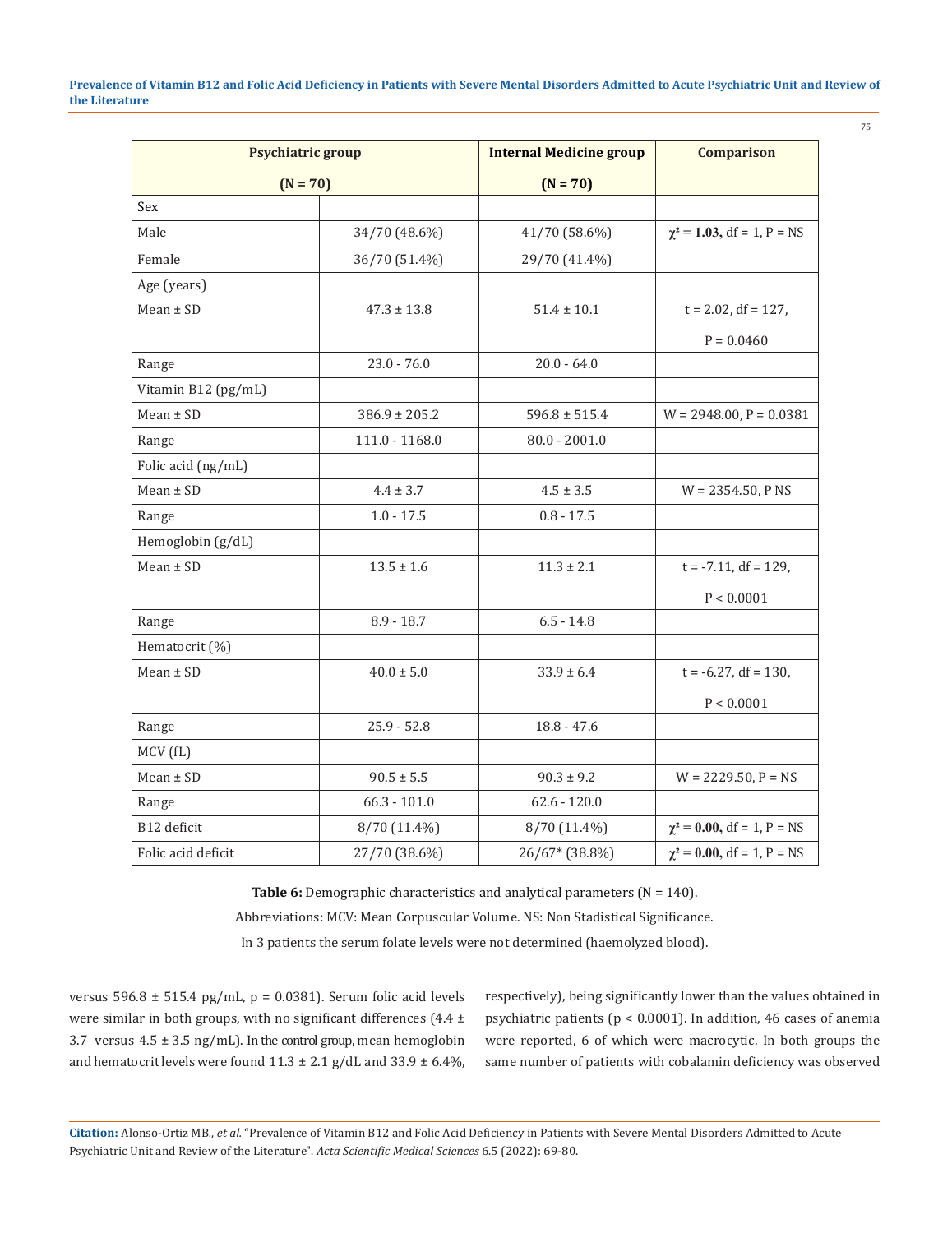76

(11.4%), while the folic acid deficit was obtained in 38.8% of the Internal Medicine patients, practically identical to that collected in the study sample (38.6%), so there were no significant differences (Table 6). Finally, the combined deficiency of both vitamins in psychiatric patients (5.7%) was more prevalent than in the other cohort (1.5%).

## **Discussion**

Several studies show similar results to those obtained by our group, Silver., *et al*. study conducted in Israel [20] and other one in Iran [21], demonstrated cobalamin deficiency in 18.9 and 13.1% of subjects, respectively, while other authors have found much higher values.

For example, two studies carried out in Turkey [30,31] reported a very high prevalence (45.5% and 66.1%, respectively), which could be attributed to the high percentage of the vegetarian population or eating habits. Other authors have reported a much lower prevalence of folic acid deficiency compared to ours [25,30,31]. However, other researchers such as Lerner., *et al*. obtained results closer to ours [8].

There is notable variability in the prevalence values described in the different published studies  $[8,22-32]$ . This circumstance could be partly justified by the different cut-off points used to define the deficit of both vitamins, as well as the age differences of the analyzed cohorts. In addition, other factors such as genetic differences, different eating habits, socioeconomic and cultural conditions should be considered to understand this variability of results (Table 7).

All studies used vitamin B12 and folic acid serum levels. The diagnostic criteria used to determine the vitamin B12 deficiency

| Author (et al.)         | <b>Country</b>           | Age (range and/or<br>mean) | N             | <b>Vitamin</b><br>deficiencies | <b>Diagnostic</b><br>Criteria* | <b>Environment</b> |
|-------------------------|--------------------------|----------------------------|---------------|--------------------------------|--------------------------------|--------------------|
| Carney M [22] (1967)    | England                  | $54 \pm 9.6$               | 423           | B <sub>12:</sub> ?             | B12 < 150                      | Inpatients         |
|                         |                          |                            |               | Folate:                        | Folate<2                       |                    |
|                         |                          |                            |               | B12: 3.4%                      | B12 < 150                      |                    |
| Murphy P. (1969) [23]   | England                  | >50                        | 1004          | Folate: 28.9%                  | Folate $<$ 3                   | Inpatients         |
|                         |                          |                            |               | B12:26.1%                      | B12 < 150                      |                    |
| Carney MW. (1978) [24]  | England<br>$52 \pm 18.4$ | 272                        | Folate: 21.3% | Folate $<$ 2                   | Inpatient                      |                    |
| Elsborg L. (1979) [25]  | Denmark                  | 17-98                      | 835           | B12: 9.7%                      | B12 < 200                      | Inpatients         |
|                         |                          | 60-100                     |               | B12: 3.7%                      | B12 < 150                      |                    |
| Bell I R. (1990) [26]   | <b>USA</b>               | $74.5 \pm 7.8$             | 102           | Folate: 1.3%                   | Folate $<$ 2                   | Inpatient          |
|                         |                          | 17-90                      |               |                                |                                |                    |
| Brett AS. (1994) [27]   | <b>USA</b>               | 59                         | 162           | B12: 4.3%                      | B12 < 200                      | Inpatient          |
|                         |                          |                            |               | B12: 18.9%                     | B12 < 200                      |                    |
| Silver H. (2000) [20]   | Israel                   | $\mathcal{L}^2$            | 644           | Folate: 5.6%                   | Folate $< 2.5$                 | Inpatients         |
|                         |                          | 18-76                      |               | B12:26.3%                      | B12 < 223                      |                    |
| Lerner V (2006) [8]     | Israel                   | $39.4 \pm 13.3$            | 224           | Folate: 29.9%                  | Folate $<$ 3.1                 | Inpatients         |
| Saedisomeolia A. (2011) |                          |                            |               | B12: 13.3%                     | B12 < 120                      | Inpatients         |
| $[21]$                  | Iran                     | 15-55                      | 60            | Folate: 8.3%                   | Folate $<$ 3                   | (Sch.)             |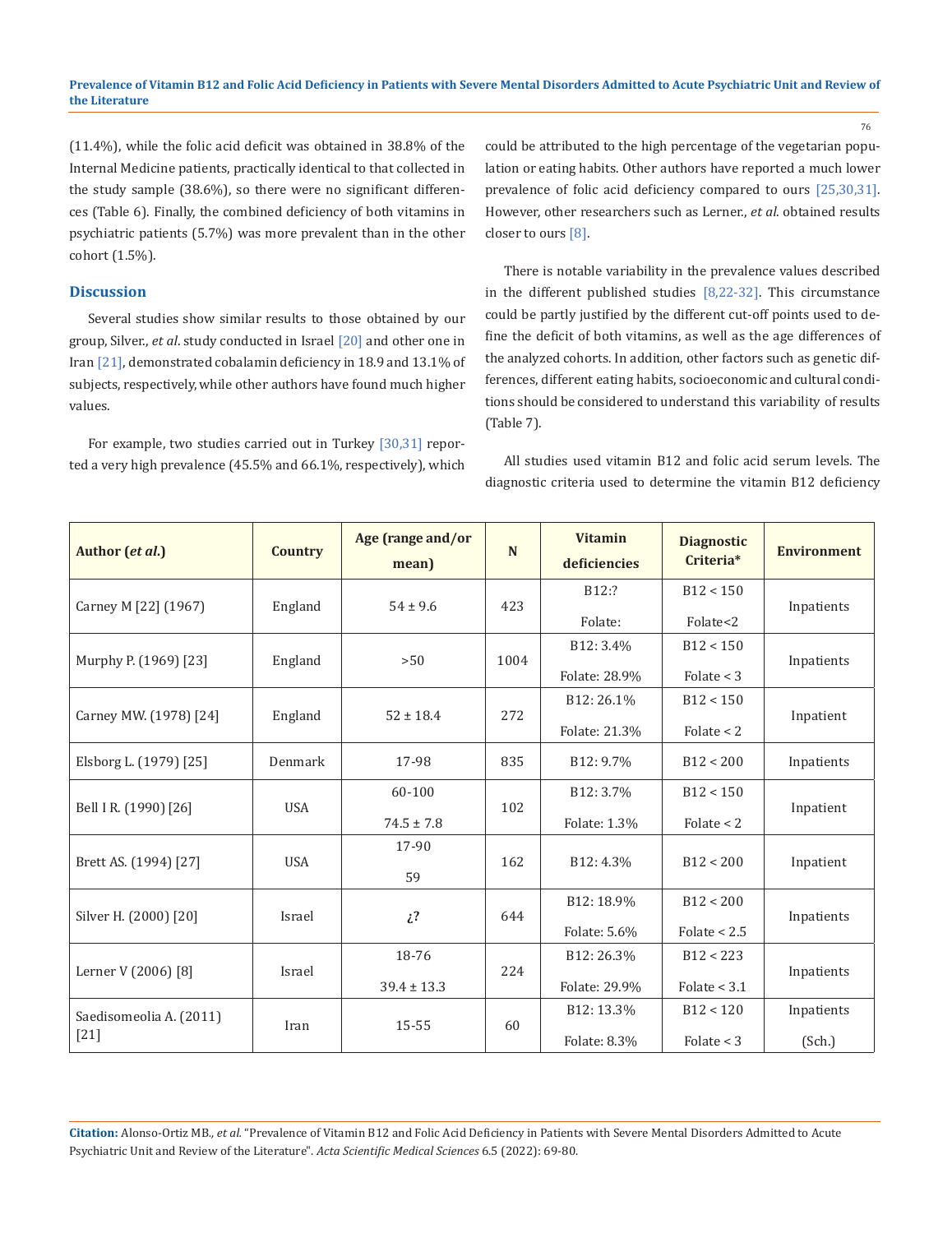| Ssonko M. (2014) [28]  | Uganda                    | $\mathcal{L}^2$ | 280 | B12:28.6%                  | B12 < 240      | Inpatients |
|------------------------|---------------------------|-----------------|-----|----------------------------|----------------|------------|
| Lachner C. (2014) [29] | <b>USA</b>                | >50             | 374 | B <sub>12</sub> : 4.8-7.8% | B12 < 180      | Inpatients |
| Keklik M. (2016) [30]  | $43.5 \pm 15.4$<br>Turkey |                 | 425 | B12: 21.9%                 | B12 < 150      | Inpatients |
|                        |                           |                 |     |                            |                | (Dep.)     |
|                        |                           | $15 - 76$       |     | B12:66.1%                  | B12 < 200      |            |
| Hamdi M. (2017) [31]   | Turkey                    | $35.4 \pm 12.9$ | 286 | Folate: 0.7%               | Folate $< 2.5$ | Inpatients |
|                        |                           |                 |     | B12: 45.5%                 | B12 < 200      | Inpatients |
| Yacizi AB (2019) [32]  | Turkey                    | $41.4 \pm 12.3$ | 189 | Folate: 8.5%               | Folate $<$ 3   | (Sch.)     |

**Table 7:** Prevalence studies of vitamin B12 and folic acid deficiencies carried out in psychiatric inpatients (n = 14).

Abbreviations: (Sch.): Patients with schizophrenia. (Dep.): Patients with depression.

\*Units used are pg/ml (Vitamin B12), and ng/ml (Folate).

varied between 120 and 240 pg/ml, being 200 pg/ml the most commonly cut-off point used, which is the one we used. Regarding folic acid deficiency, the cut-off point varied between 2 and 3.1 ng/ ml, although for 4 of them (57%) it was set between 2.5 and 3 ng/ ml, as in our study.

In contrast to what is reported in the literature, we found no significant differences in the prevalence of vitamin B12 and folic acid deficiencies between the two cohorts. Unlike our results, Lerner., *et al*. (2006) [8], in a psychiatric group and a control group found non stadistical significance in the prevalence of cobalamin deficiency (26.3% vs 25.2%). However, in folate deficit prevalence they did find statistical significant differences in favor of psychiatric patients (29.9% vs 2.4%, p < 0.0001).

The relationship of these deficiencies and psychiatric illnesses has been studied and debated since these vitamins were first discovered in the 1940s [7] and more incisively in patients with schizophrenia or depressive disorders. In our study we obtained a prevalence of cobalamin and folate deficiency of 15% and 38%, respectively, in the group of patients diagnosed with schizophrenia. Saedisomeolia., *et al*. in a series of Iranian patients showed a cobalamin deficiency in 13.3% of cases [21]. However, the incidence of low folate levels in patients with this disorder varied between 12 and 36% [33]. In our cohort we did not observe a relationship between schizophrenia and levels of these vitamins, although the number of patients was low. However, some authors have demonstrated statistically significant associations with cobalamin [28,30] and folic acid deficiencies [21,30].

77

A previous study suggested that folate levels play an important role in the etiology and course of depression [34]. However, the literature has been inconsistent regarding differences in folate level between individuals with and without depression.

More than half of the patients with depressive disorders in our study (56%) presented folic acid deficiency, although the number of patients with these disorders was small (9), and we did not find significant associations. In the literature this deficiency varies between 15 and 38% in these patients [16,23,32]. In addition, a meta-analysis comparing folate levels between people with and without depression  $(k = 43)$  concluded these levels were significantly lower in patients with this disorder [34]. It is interesting to note that we found a statistically significant association between serum folate levels and food disorders, although the validity of the contrast is doubtful since there were only 2 subjects affected (2.9%) so, as with other disorders, a bigger sample would be necessary to obtain more valid results. To our knowledge, there are no studies analyzing this association.

In our study, serum folate levels were significantly lower in men than in women in accordance with previous studies  $[8]$ . Regarding cobalamin, we also observed higher mean levels in women (429.0  $\pm$  227.7 pg/ml) than in men (342.4  $\pm$  170.4 pg/ml), although dif-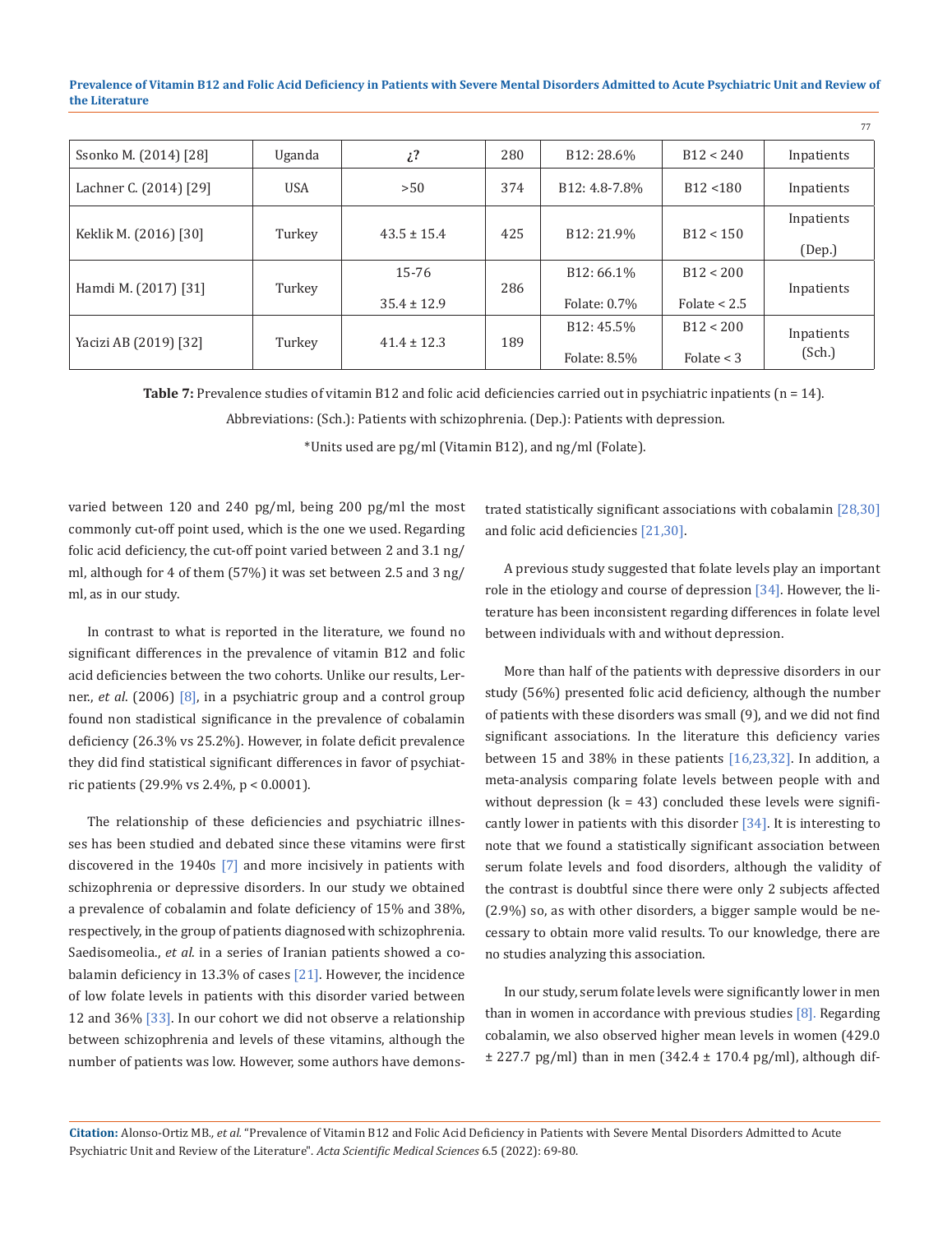ferences were not significant. These results are consistent in the literature. Thus, Ssonko., *et al*. showed female participants were associated with protection from low serum levels [28]. However, they did not provide any explanation regarding these findings.

In a previous research [31], serum folic acid levels were significantly associated with age. This association was not demonstrated with vitamin B12, however, the older the patients, the lower the serum levels were.

The relationship between cobalamin deficiency and age has been widely described in the literature. These findings are justified by a lower absorption of cobalamin, due to a higher incidence of gastrointestinal pathology (mainly atrophic gastritis, hypochlorhydria and intrinsic factor deficit) as well as the use of drugs that alter the pharmacokinetics of cobalamin, such as PPIs [3,35].

Despite obtaining identical cobalamin deficiency prevalence (11%) in both cohorts, we found statistically significant differences when comparing average levels, being higher in the Internal Medicine cohort (596.8 ± 515.4 pg/mL vs 386.9 ± 205.2 pg/mL), coinciding with that described in a case-control study conducted by Yacizi., *et al*. in a cohort of 189 schizophrenic patients [32]. It is important to note that cobalamin deficiency in the Internal Medicine cohort could be greater than the 11% we obtained, since 1 out of 3 patients were admitted for infectious causes, and these conditions could be associated with falsely high values. A study with a similar design and patient profile to ours [7] did not document significant differences in average cobalamin levels between a cohort of psychiatric patients and a mentally healthy control group, however, differences were observed with respect to folate, which was 1.5 times greater in the control group. The average serum vitamin B12 documented in our study was like that obtained in other series  $[8,20]$ . In the present study a statistically significant association between alcohol consumption and low levels of folic acid was found (p = 0.0493). This relationship is extensively described in the literature. These lower levels are the result of reduced dietary folate intake, intestinal malabsorption, reduced liver uptake and storage and increased urinary folate excretion [36].

We found statistically significant differences between mean hemoglobin and hematocrit levels in both studied cohorts. While in the group of psychiatric patients these parameters were not related to anemia, in the Internal Medicine group they did. When interpreting this difference, it is necessary to consider the high incidence of anemia in patients admitted to the Internal Medicine Service, resulting from a wide range of conditions such as inflammatory processes, infectious and chronic diseases.

The present study has some methodological limitations: 1) it is a transversal study, and therefore we cannot confirm whether vitamin deficiencies would be justified solely by suffering from serious acute psychiatric disorders, 2) in psychiatric patients, in addition to mental illness history, other clinical situations were documented that could justify vitamin deficits, such as taking PPIs, anticonvulsants and/or medical history such as ceoliac disease and gastritis, 3) the analytical parameters used to diagnose vitamin deficiencies were only serum cobalamin and folic acid levels, without considering other more sensitive confirmatory tests (such as serum quantification of methylmalonic acid, homocysteine, and red blood cell folate), especially useful in those patients with borderline levels, 4) clinical situations such as pregnancy or active liver disease may cause a false decrease or elevation of serum cobalamin although the number of patients in our series was small. On the other hand, serum folate figures may not reliably reflect the state of tissue reserves as they are very sensitive to the short-term effects of diet [37]. Lastly, the number of patients with individual psychiatric diagnoses was very low, which prevents us from extrapolating results.

#### **Conclusions**

The vitamin B12 and folic acid deficiencies are prevalent among psychiatric inpatients, and there were no differences with respect to patients admitted to Internal Medicine department. The combined deficiency was more prevalent in the psychiatric patients than in patients from Internal Medicine department.

#### **Conflict of Interest**

The authors declare no conflicts of interest.

#### **Bibliography**

- 1. Firth J., *et al*[. "Nutritional deficiencies and clinical correlates in](https://pubmed.ncbi.nlm.nih.gov/29206972/) [first-episode psychosis: a systematic review and meta-analy](https://pubmed.ncbi.nlm.nih.gov/29206972/)sis". *Schizophrenia Bulletin* [44.6 \(2018\): 1275-1292.](https://pubmed.ncbi.nlm.nih.gov/29206972/)
- 2. [Snow CF. "Laboratory diagnosis of vitamin B12 and folate de](https://pubmed.ncbi.nlm.nih.gov/10386505/)[ficiency: a guide for the primary care physician".](https://pubmed.ncbi.nlm.nih.gov/10386505/) *Archives of Internal Medicine* [159.12 \(1999\): 1289-1298.](https://pubmed.ncbi.nlm.nih.gov/10386505/)

**Citation:** Alonso-Ortiz MB*., et al.* "Prevalence of Vitamin B12 and Folic Acid Deficiency in Patients with Severe Mental Disorders Admitted to Acute Psychiatric Unit and Review of the Literature". *Acta Scientific Medical Sciences* 6.5 (2022): 69-80.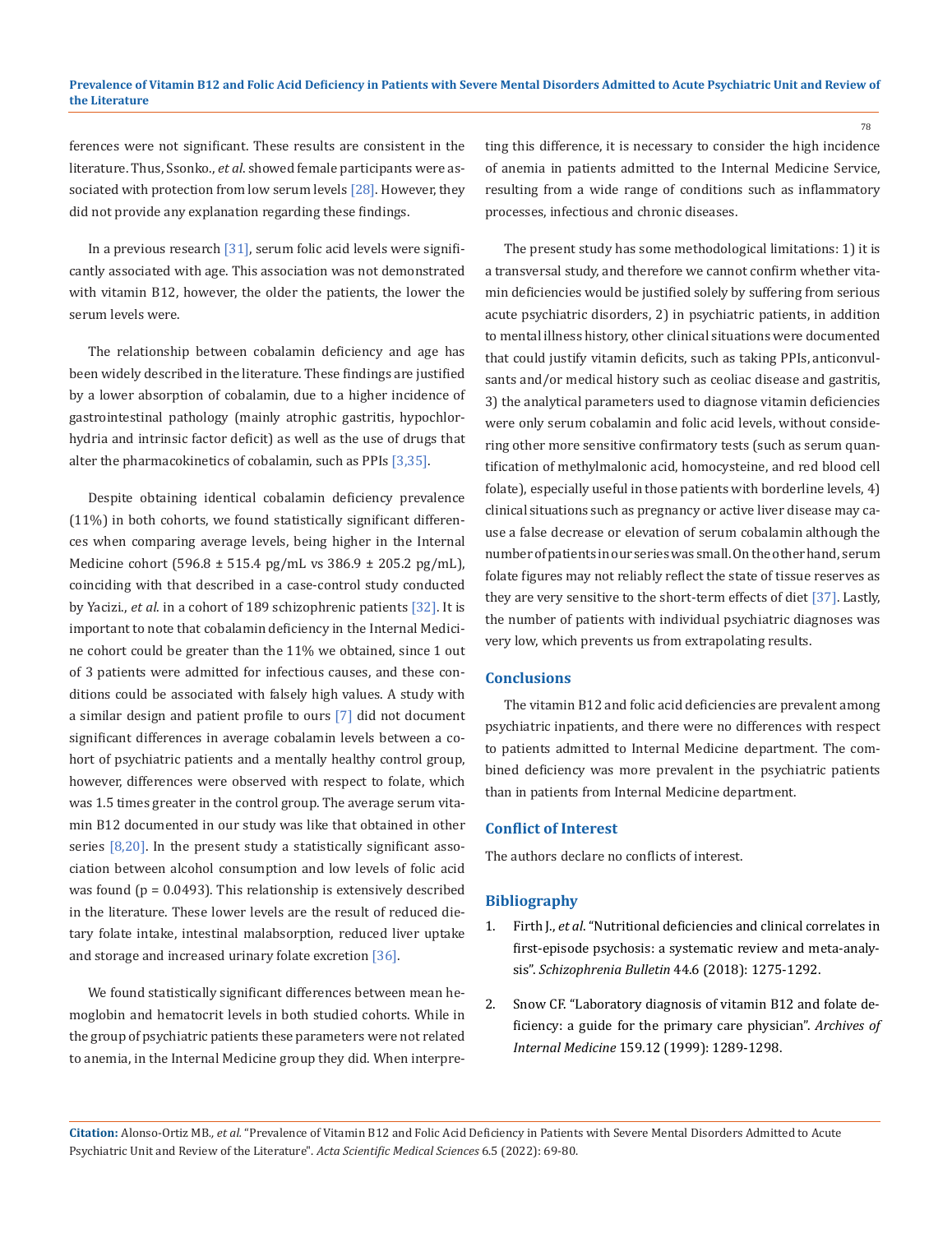- 3. Lachner C., *et al*[. "The neuropsychiatry of vitamin B12 de](https://pubmed.ncbi.nlm.nih.gov/22450609/)ficiency in elderly patients". *[Journal of Neuropsychiatry and](https://pubmed.ncbi.nlm.nih.gov/22450609/)  [Clinical Neurosciences](https://pubmed.ncbi.nlm.nih.gov/22450609/)* 24.1 (2012): 5-15.
- 4. [Dali-Youcef N and Andrès E. "An update on cobalamin deficien](https://pubmed.ncbi.nlm.nih.gov/18990719/)cy in adults". *QJM* [102.1 \(2009\): 17-28.](https://pubmed.ncbi.nlm.nih.gov/18990719/)
- 5. Castro N., *et al*. "Manual MSD de diagnóstico y terapéutica médica. Hospital Universitario 12 de Octubre". *Madrid* (2012): 1065-1066.
- 6. [Hutto BR. "Folate and cobalamin in psychiatric illness".](https://pubmed.ncbi.nlm.nih.gov/9406735/) *Com[prehensive Psychiatry](https://pubmed.ncbi.nlm.nih.gov/9406735/)* 38.6 (1997): 305-314.
- 7. Vargas-Upegui CD., *et al*[. "Déficit de vitamina B12 en la prác](http://www.scielo.org.co/pdf/iat/v30n4/0121-0793-iat-30-04-00391.pdf)tica psiquiátrica". *Iatreia* [30.4 \(2017\): 391-403.](http://www.scielo.org.co/pdf/iat/v30n4/0121-0793-iat-30-04-00391.pdf)
- 8. Lerner V., *et al*[. "Vitamin B12 and folate serum levels in newly](https://pubmed.ncbi.nlm.nih.gov/16216392/)  [admitted psychiatric patients".](https://pubmed.ncbi.nlm.nih.gov/16216392/) *Clinical Nutrition* 25.1 (2006): [60-67.](https://pubmed.ncbi.nlm.nih.gov/16216392/)
- 9. [Black M. "Effects of vitamin B12 and folate deficiency on brain](https://pubmed.ncbi.nlm.nih.gov/18709887/)  development in children". *[Food Nutrition Bulletin](https://pubmed.ncbi.nlm.nih.gov/18709887/)* 29.2 (2008): [S126-131.](https://pubmed.ncbi.nlm.nih.gov/18709887/)
- 10. [llen LH. "Causes of vitamin B12 and folate deficiency".](https://pubmed.ncbi.nlm.nih.gov/18709879/) *Food [Nutrition Bulletin](https://pubmed.ncbi.nlm.nih.gov/18709879/)* 29.2 (2008): S20-34.
- 11. Andrès E., *et al*[. "State of the art review: oral and nasal vitamin](https://academic.oup.com/qjmed/article/113/1/5/5362041)  [B12 therapy in the elderly".](https://academic.oup.com/qjmed/article/113/1/5/5362041) *QJM* 113.1 (2020): 5-15.
- 12. Andrès E., *et al*. "Vitamin B12 (cobalamin) deficiency in elderly patients". *CMAJ* 171.3 (2004): 251-259.
- 13. Andrès E., *et al*[. "B12 deficiency: a look beyond pernicious ane](https://pubmed.ncbi.nlm.nih.gov/17605945/)mia". *[Journal of Family Practice](https://pubmed.ncbi.nlm.nih.gov/17605945/)* 56.7 (2007): 537-542.
- 14. [Stabler SP. "Vitamin B12 Deficiency".](https://www.nejm.org/doi/full/10.1056/nejmcp1113996) *The New England Journal of Medicine* [368.2 \(2013\): 149-160.](https://www.nejm.org/doi/full/10.1056/nejmcp1113996)
- 15. [Goebels N and Soyka M. "Dementia associated with vitamin B](https://pubmed.ncbi.nlm.nih.gov/10956574/)  [\(12\) deficiency: presentation of two cases and review of the](https://pubmed.ncbi.nlm.nih.gov/10956574/)  literature". *[Journal of Neuropsychiatry and Clinical Neurosci](https://pubmed.ncbi.nlm.nih.gov/10956574/)ences* [12.3 \(2000\): 389-394.](https://pubmed.ncbi.nlm.nih.gov/10956574/)
- 16. [Natasha K and Calvo JM. "Ácido fólico y depresión".](https://www.researchgate.net/publication/237040341_Acido_folico_y_depresion) *Revista Co[lombiana de Psiquiatría](https://www.researchgate.net/publication/237040341_Acido_folico_y_depresion)* 30.1 (2001): 39-49.

17. [Levitt AJ and Joffe RT. "Folate, B12, and life course of depres](https://pubmed.ncbi.nlm.nih.gov/2720001/)sive illness". *[Biological Psychiatry](https://pubmed.ncbi.nlm.nih.gov/2720001/)* 25.7 (1989): 867-872.

79

- 18. Godfrey PSA., *et al*[. "Enhancement of recovery from psychiat](https://pubmed.ncbi.nlm.nih.gov/1974941/)[ric illness by methylfolate".](https://pubmed.ncbi.nlm.nih.gov/1974941/) *Lancet* 336 (1990): 392-395.
- 19. Roffman JL., *et al*[. "Randomized multicenter investigation of](https://pubmed.ncbi.nlm.nih.gov/23467813/)  [folate plus vitamin B12 supplementation in schizophrenia".](https://pubmed.ncbi.nlm.nih.gov/23467813/)  *[JAMA Psychiatry](https://pubmed.ncbi.nlm.nih.gov/23467813/)* 70 (2013): 481-489.
- 20. Silver H. "Vitamin B12 levels are low in hospitalised psychiatric patients". *Israel Journal of Psychiatry and Related Sciences*  37 (2000): 41-45.
- 21. Saedisomeolia A., *et al*. "Folate and vitamin B12 status in schizophrenic patients". *Journal of Research in Medical Sciences* 16 (2011): 437-441.
- 22. [Carney MWP. "Serum folate values in 423 psychiatric patients".](https://pubmed.ncbi.nlm.nih.gov/6065984/)  *[British Medical Journal](https://pubmed.ncbi.nlm.nih.gov/6065984/)* 4.5578 (1967): 512-516.
- 23. Murphy F., *et al*[. "Screening of psychiatric patients for hypo](https://pubmed.ncbi.nlm.nih.gov/5803687/)vitaminosis B12". *[British Medical Journal](https://pubmed.ncbi.nlm.nih.gov/5803687/)* 3.5670 (1969): 559- [560.](https://pubmed.ncbi.nlm.nih.gov/5803687/)
- 24. Carney MW and Sheffield BE. "Serum folic acid and B12 in 272 psychiatric inpatients". *Psychology Medicine* 8.1 (1978): 139- 144.
- 25. Elsborg L., *et al*. "Vitamin B12 concentrations in psychiatric patients". *Acta Psychiatrica Scandinavica* 59.2 (1979): 145-52.
- 26. Bell IR., *et al*[. "Vitamin B12 and folate status in acute geropsy](https://pubmed.ncbi.nlm.nih.gov/2294976/)[chiatric inpatients: affective and cognitive characteristics of a](https://pubmed.ncbi.nlm.nih.gov/2294976/)  [vitamin nondeficient population".](https://pubmed.ncbi.nlm.nih.gov/2294976/) *Biological Psychiatry* 27.2 [\(1990\): 125-137.](https://pubmed.ncbi.nlm.nih.gov/2294976/)
- 27. [Brett AS and Roberts MS. "Screening for vitamin B12 deficien](https://pubmed.ncbi.nlm.nih.gov/7996297/)cy in psychiatric patients". *[Journal of General Internal Medicine](https://pubmed.ncbi.nlm.nih.gov/7996297/)*  [9.9 \(1994\): 522-524.](https://pubmed.ncbi.nlm.nih.gov/7996297/)
- 28. Ssonko M., *et al*. "Low serum vitamin B12 levels among psychiatric patients admitted in Butabika mental hospital in Uganda". *BMC Research Notes* 7 (2014): 90.
- 29. Lachner C., *et al*. "Older adult psychiatric inpatients with non-cognitive disorders should be screened for vitamin B12 deficiency". *The Journal of Nutrition, Health and Aging* 18.2 (2014): 209-212.